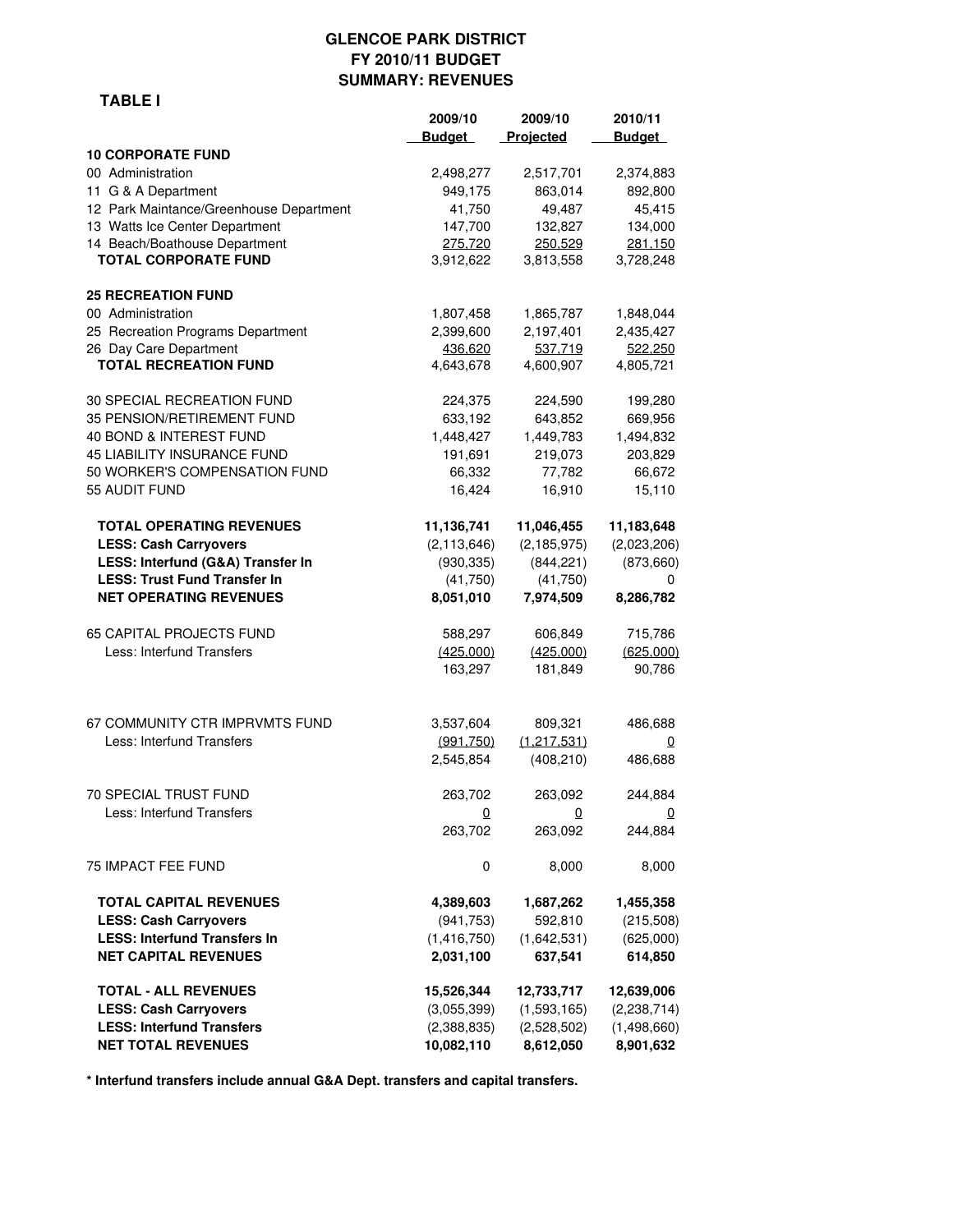# **GLENCOE PARK DISTRICT FY 2010/11 BUDGET SUMMARY: EXPENSES**

#### **TABLE II**

|                                                                         | 2009/10<br><b>Budget</b> | 2009/10<br>Projected     | 2010/11<br><b>Budget</b> |
|-------------------------------------------------------------------------|--------------------------|--------------------------|--------------------------|
| <b>10 CORPORATE FUND</b>                                                |                          |                          |                          |
| 00 Administration                                                       | 841,750                  | 888,531                  | 425,000                  |
| 11 G & A Department                                                     | 949,175                  | 863,014                  | 892,800                  |
| 12 Park Maintance/Greenhouse Department                                 | 954,765                  | 923,635                  | 948,200                  |
| 13 Watts Ice Center Department                                          | 230,300                  | 218,769                  | 219,120                  |
| 14 Beach/Boathouse Department<br>SUB-TOTAL                              | 349.070                  | 317,051                  | 344,260                  |
| LESS: Interfund Transfers (G&A/Capital)                                 | 3,325,060<br>(1,204,585) | 3,211,000<br>(1,217,776) | 2,829,380<br>(765, 725)  |
| <b>TOTAL CORPORATE FUND</b>                                             | 2,120,475                | 1,993,224                | 2,063,655                |
| <b>25 RECREATION FUND</b>                                               |                          |                          |                          |
| 00 Administration                                                       | 1,830,060                | 1,760,074                | 1,725,395                |
| 25 Recreation Programs Department                                       | 1,820,983                | 1,528,398                | 1,765,403                |
| 26 Day Care Department                                                  | 457.804                  | 455.216                  | 465.390                  |
| SUB-TOTAL                                                               | 4,108,847                | 3,743,688                | 3,956,188                |
| LESS: Interfund Transfers (G&A)<br><b>TOTAL RECREATION FUND</b>         | (667, 500)<br>3,441,347  | (714, 976)<br>3,028,712  | (532, 935)<br>3,423,253  |
| 30 SPECIAL RECREATION FUND                                              | 205,960                  | 223,145                  | 171,322                  |
| <b>LESS: Interfund Transfers</b>                                        | (75,000)                 | (54,000)                 | 0                        |
|                                                                         | 130,960                  | 169,145                  | 171,322                  |
| 35 PENSION/RETIREMENT FUND                                              | 453,000                  | 422,721                  | 458,000                  |
| 40 BOND & INTEREST FUND                                                 | 1,251,967                | 1,251,966                | 1,252,097                |
| <b>45 LIABILITY INSURANCE FUND</b>                                      | 136,634                  | 129,819                  | 131,270                  |
| 50 WORKER'S COMPENSATION FUND                                           | 31,410                   | 31,410                   | 31,505                   |
| 55 AUDIT FUND                                                           | 9,500                    | 9,500                    | 10,000                   |
| <b>TOTAL OPERATING EXPENSES</b>                                         | 9,522,378                | 9,023,249                | 8,839,762                |
| LESS: Interfund Transfers(G&A/Capital)<br><b>NET OPERATING EXPENSES</b> | (1,947,085)<br>7,575,293 | (1,986,752)<br>7,036,497 | (1,298,660)<br>7,541,102 |
| <b>65 CAPITAL PROJECTS FUND</b>                                         | 579,025                  | 567,063                  | 712,000                  |
| <b>LESS: Interfund Transfers</b>                                        | (400,000)                | (500,000)                | 0                        |
|                                                                         | 179,025                  | 67,063                   | 712,000                  |
| 67 COMMUNITY CTR IMPRVMTS FUND                                          | 3,517,601                | 860,133                  | 315,000                  |
| <b>LESS:Interfund Transfers</b>                                         | 0                        | 0                        | (200, 000)               |
|                                                                         | 3,517,601                | 860,133                  | 115,000                  |
| 70 SPECIAL TRUST FUND                                                   | 49,250                   | 44,558                   | 6,963                    |
| <b>LESS: Interfund Transfers</b>                                        | (41,750)                 | (41,750)                 | 0                        |
|                                                                         | 7,500                    | 2,808                    | 6,963                    |
| 75 IMPACT FEE FUND                                                      | 0                        | 0                        | 0                        |
| <b>TOTAL CAPITAL EXPENSES</b>                                           | 4,145,876                | 1,471,754                | 1,033,963                |
| <b>LESS: Interfund Transfers</b>                                        | (441,750)                | (541,750)                | (200,000)                |
| <b>NET CAPITAL EXPENSES</b>                                             | 3,704,126                | 930,004                  | 833,963                  |
| <b>TOTAL - ALL EXPENSES(incl trfs)</b>                                  | 13,668,254               | 10,495,003               | 9,873,725                |
| <b>LESS: Total Interfund Transfers</b>                                  | (2,388,835)              | (2,528,502)              | (1,498,660)              |
| <b>NET TOTAL - ALL EXPENSES</b>                                         | 11,279,419               | 7,966,501                | 8,375,065                |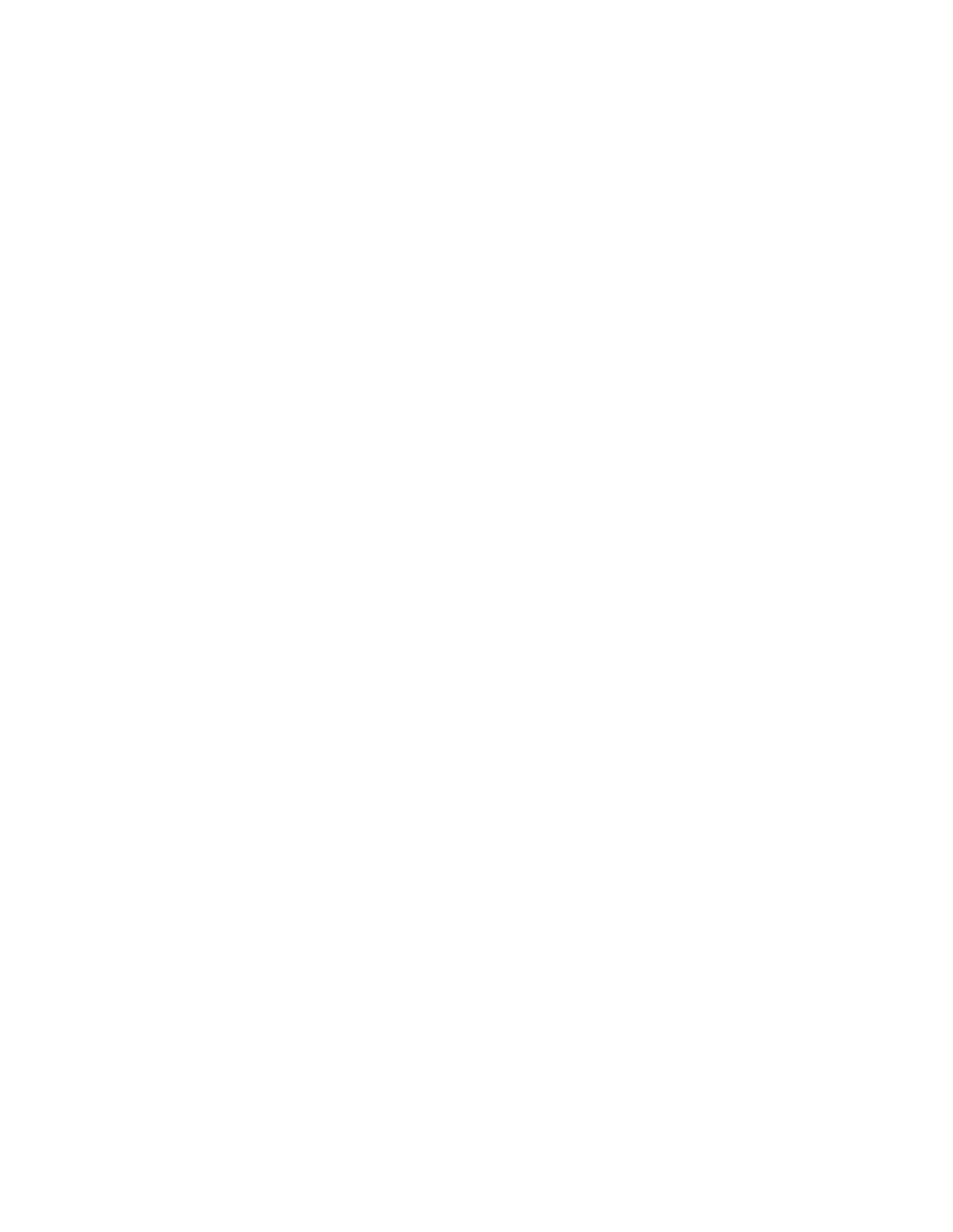## **GLENCOE PARK DISTRICT FY 2010/11 BUDGET SUMMARY: OPERATING SURPLUS/(DEFICIT)**

#### **TABLE III**

|                                                                 | 2009/10               | 2009/10                | 2010/11                |
|-----------------------------------------------------------------|-----------------------|------------------------|------------------------|
|                                                                 | <b>Budget</b>         | Projected              | <b>Budget</b>          |
| <b>10 CORPORATE FUND</b>                                        |                       |                        |                        |
| 00 - Administration                                             | 1,656,527             | 1,629,170              | 1,949,883              |
| 11 - G & A Department                                           | $\Omega$              | 0                      | 0                      |
| 12 - Park Maintance/Greenhouse Department                       | (913, 015)            | (874, 148)             | (902, 785)             |
| 13 Watts Ice Center Department<br>14 Beach/Boathouse Department | (82,600)<br>(73, 350) | (85, 942)<br>(66, 522) | (85, 120)<br>(63, 110) |
| <b>TOTAL CORPORATE FUND</b>                                     | 587,562               | 602,558                | 898,868                |
| <b>25 RECREATION FUND</b>                                       |                       |                        |                        |
| 00 - Administration                                             | (22,602)              | 105,713                | 122,649                |
| 25 Recreation Programs Department                               | 578,617               | 669,003                | 670,024                |
| 26 Day Care Department                                          | (21.184)              | 82,503                 | 56,860                 |
| <b>TOTAL RECREATION FUND</b>                                    | 534,831               | 857,219                | 849,533                |
| <b>30 SPECIAL RECREATION FUND</b>                               | 18,415                | 1,445                  | 27,958                 |
| 35 PENSION/RETIREMENT FUND                                      | 180,192               | 221,131                | 211,956                |
| 40 BOND & INTEREST FUND                                         | 196,460               | 197,817                | 242,735                |
| <b>45 LIABILITY INSURANCE FUND</b>                              | 55,057                | 89,254                 | 72,559                 |
| 50 WORKER'S COMPENSATION FUND                                   | 34,922                | 46,372                 | 35,167                 |
| 55 AUDIT FUND                                                   | 6,924                 | 7,410                  | 5,110                  |
| <b>TOTAL OPERATING NET</b>                                      | 1,614,363             | 2,023,206              | 2,343,886              |
| <b>65 CAPITAL PROJECTS FUND</b>                                 | 9,272                 | 39,786                 | 3,786                  |
| 67 COMMUNITY CTR IMPRVMTS FUND                                  | 20,003                | (50, 812)              | 171,688                |
| <b>70 SPECIAL TRUST FUND</b>                                    | 214,452               | 218,534                | 237,921                |
| <b>75 IMPACT FEE FUND</b>                                       | 0                     | 8,000                  | 8,000                  |
| <b>TOTAL NET - CAPITAL FUNDS</b>                                | 243,727               | 215,508                | 421,395                |
| <b>TOTAL NET - ALL FUNDS</b>                                    | 1,858,090             | 2,238,714              | 2,765,281              |